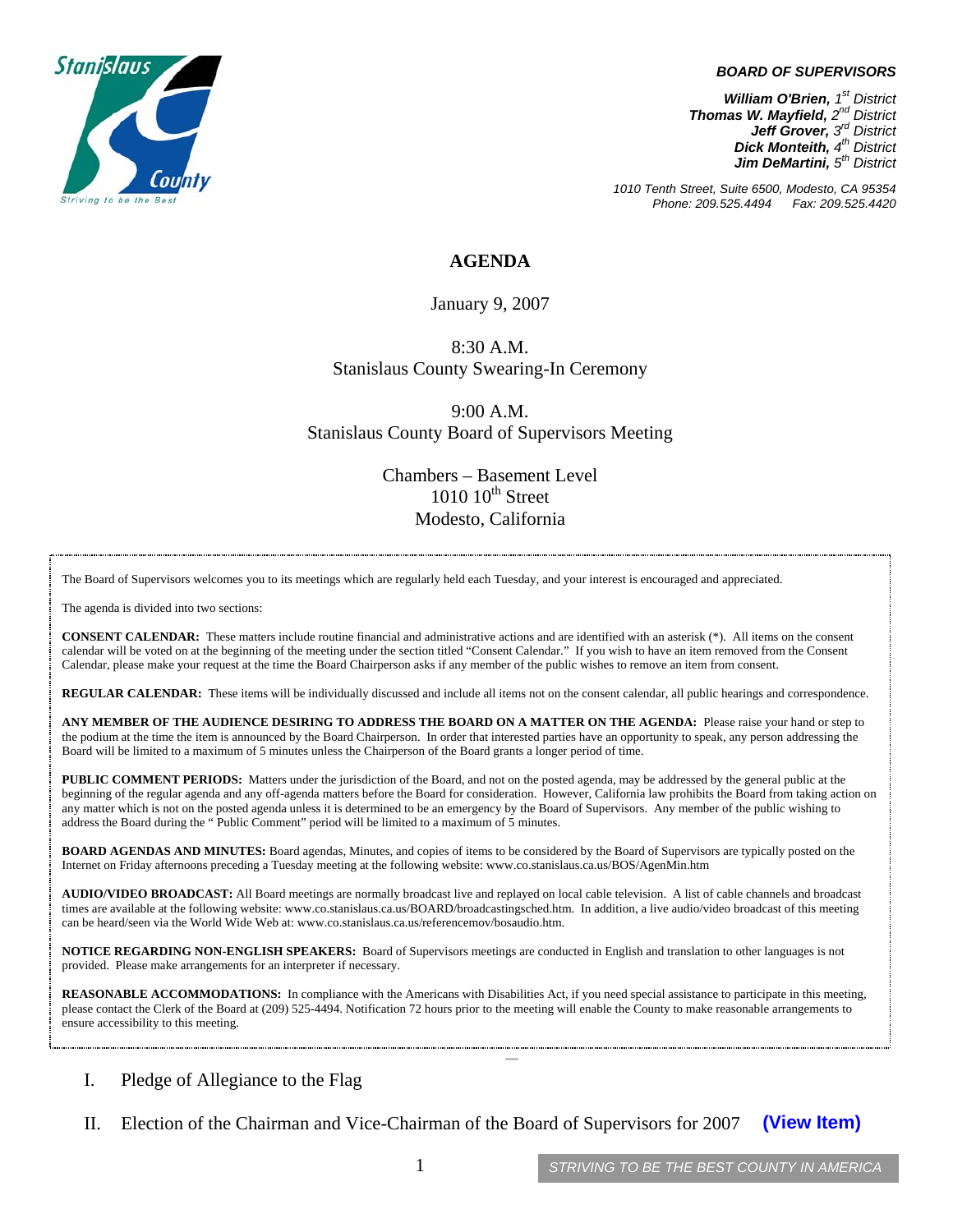- III. Presentation: Award of an AT&T Excelerator Technology Grant
- IV. Public Comment Period
- V. Consent Calendar
- VI. Agenda Items
	- A. Miscellaneous
	- 1. Approval of the Minutes for December 19, 2006 ([View Item](http://www.co.stanislaus.ca.us/BOS/MINUTES/2006/min12-19-06.pdf))
	- \* 2. Approval to Adopt and Waive the Second Reading of Ordinance C.S. 982 to Amend Sections 11.04.030, 11.04.040, 11.04.050, and 11.04.060 of the Stanislaus County Code, Amending and Repealing Speed Zones at Various Locations in the Turlock Area and in the Modesto Area ([View Item](http://www.co.stanislaus.ca.us/BOS/Agenda/2007/20070109/A02.pdf))
	- \* 3. Approval of Appointments of:
		- a. John Shores to the Stanislaus County Planning Commission ([View Item](http://www.co.stanislaus.ca.us/bos/agenda/2007/20070109/A03a.pdf))
		- b. Allen R. Mitterling to the Stanislaus County Animal Court ([View Item](http://www.co.stanislaus.ca.us/bos/agenda/2007/20070109/A03b.pdf))
	- \* 4. Approval of the Reappointment of:
		- a. Jim Poore to the Stanislaus County Planning Commission ([View Item](http://www.co.stanislaus.ca.us/BOS/Agenda/2007/20070109/A04a.pdf))
		- b. Steve Murov to the San Joaquin Valley Air Pollution Control District Citizens Advisory Committee ([View Item](http://www.co.stanislaus.ca.us/BOS/Agenda/2007/20070109/A04b.pdf))
	- \* 5. Approval to Accept the Resignations of:
		- a. Charles Grom from the Mental Health Board ([View Item](http://www.co.stanislaus.ca.us/BOS/Agenda/2007/20070109/A05a.pdf))
		- b. James Higgins from the Keyes Fire Protection District Board of Directors ([View Item](http://www.co.stanislaus.ca.us/BOS/Agenda/2007/20070109/A05b.pdf))
	- \* 6. Approval to Proclaim:
		- a. January 2007 as Quilt Month in Stanislaus County ([View Item](http://www.co.stanislaus.ca.us/BOS/Agenda/2007/20070109/A06a.pdf))
		- b. February 13 17, 2007 as Employee Wellness Week in Stanislaus County ([View Item](http://www.co.stanislaus.ca.us/BOS/Agenda/2007/20070109/A06b.pdf))
	- B. Chief Executive Office
	- \* 1. Approval of the Amended Fiscal Year 2006-2007 Contract with the California Department of Food and Agriculture for the High Risk Inspection Program – Agricultural Commissioner ([View Item](http://www.co.stanislaus.ca.us/BOS/Agenda/2007/20070109/B01.pdf))
	- \* 2. Approval of Labor Agreement Between the County and the Stanislaus Regional Emergency Dispatchers Association (SREDA) Representing the Emergency Dispatchers' Bargaining Unit – Chief Executive Office ([View Item](http://www.co.stanislaus.ca.us/BOS/Agenda/2007/20070109/B02.pdf))
	- \* 3. Approval of the Agreement with ARBOR E&T, LLC to Provide General Education Diploma (GED) and High School Diploma Educational Services for Cal-Learn Participants – Community Services Agency ([View Item](http://www.co.stanislaus.ca.us/BOS/Agenda/2007/20070109/B03.pdf))
	- \* 4. Approval to Accept a Grant from the National Children's Alliance for the Child Abuse Interview, Referral and Evaluation (CAIRE) Center – Community Services Agency ([View Item](http://www.co.stanislaus.ca.us/BOS/Agenda/2007/20070109/B04.pdf))
	- \* 5. Approval to Apply for and Accept the Incentive Funds from the San Joaquin Valley Air Pollution Control District for the Purchase of Six Hybrid Super Ultra Low Emission Vehicles – Environmental Resources ([View Item](http://www.co.stanislaus.ca.us/BOS/Agenda/2007/20070109/B05.pdf))
	- \* 6. Approval to Enter into a Contract with the Stanislaus County Children and Families Commission and Accept Additional Funding Allocation of \$75,184 for the Infant Mortality Review Study for November 1, 2006 through June 30, 2007 – Health Services Agency ([View Item](http://www.co.stanislaus.ca.us/BOS/Agenda/2007/20070109/B06.pdf))